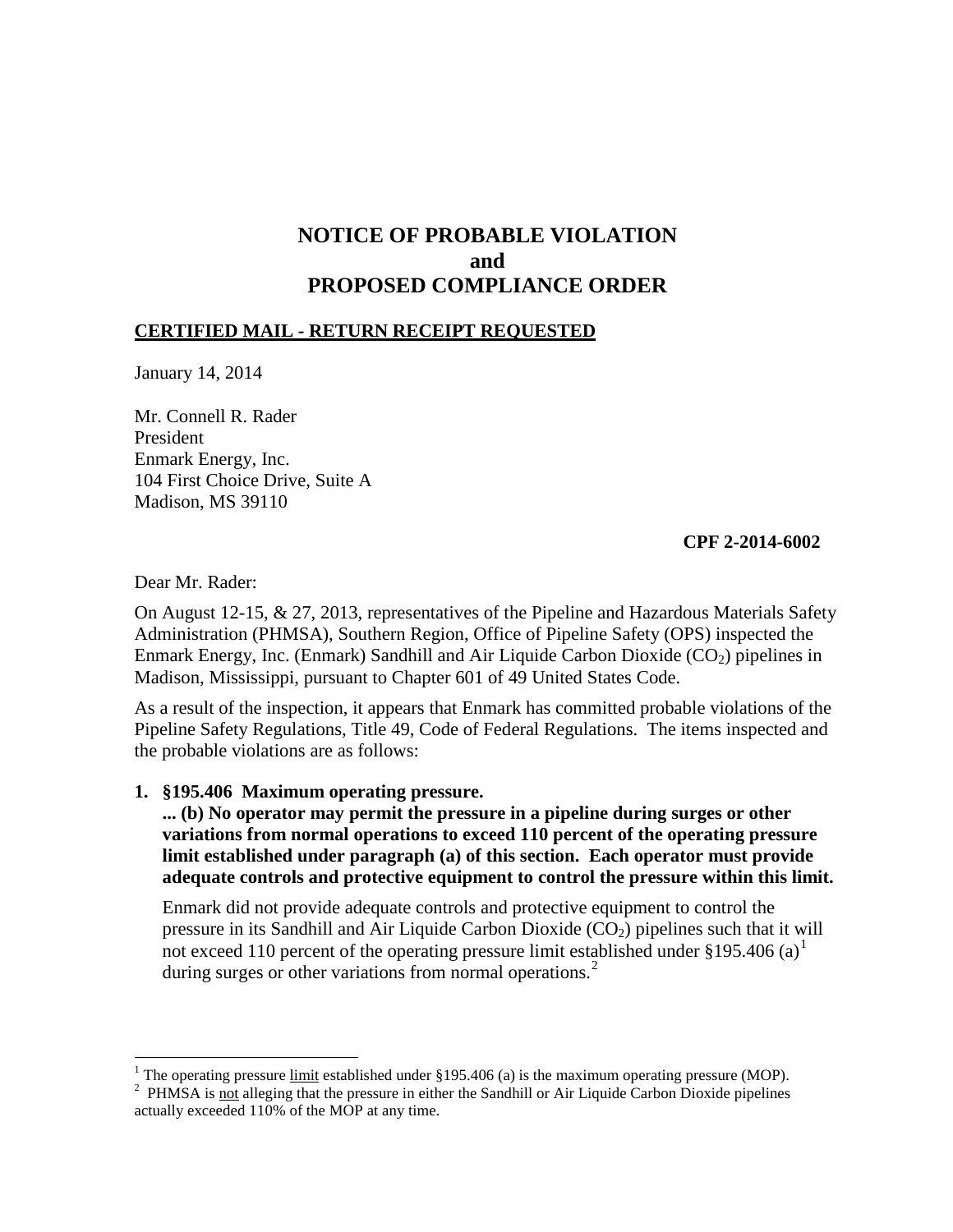#### Enmark's Sandhill pipeline:

Denbury Onshore, LLC, (Denbury) operates a pipeline system that feeds  $CO<sub>2</sub>$  into the upstream end of Enmark's Sandhill pipeline. The Denbury pipeline system is equipped with a control room to monitor the pressure of its pipeline system. Denbury also operates a control valve upstream, and prior to, the inlet into the Sandhill pipeline. This valve controls the operating pressure of Enmark's Sandhill pipeline.

Notwithstanding the above, Enmark did not provide the PHMSA inspectors with any written agreement between Enmark and Denbury concerning the adequate control and protective equipment necessary to control the pressure in the Sandhill pipeline such that it will not exceed 110 percent of the operating pressure limit established under §195.406 (a) during surges or other variations from normal operations.

− Enmark's Air Liquide pipeline:

Denbury operates a pipeline system that feeds  $CO<sub>2</sub>$  into the upstream end of Enmark's Air Liquide pipeline. The Denbury pipeline system is equipped with a control room to monitor the pressure of its pipeline system, which in turn, controls the operating pressure of Enmark's Air Liquide pipeline.

Notwithstanding the above, Enmark did not provide the PHMSA inspectors with any written agreement between Enmark and Denbury concerning the adequate control and protective equipment necessary to control the pressure in the Air Liquide pipeline such that it will not exceed 110 percent of the operating pressure limit established under §195.406 (a) during surges or other variations from normal operations.

# **2. §195.410 Line Markers.**

**(a) Except as provided in paragraph (b) of this section, each operator shall place and maintain line markers over each buried pipeline in accordance with the following: (1) Markers must be located at each public road crossing, at each railroad crossing, and in sufficient number along the remainder of each buried line so that its location is accurately known.**

Enmark did not place and maintain line markers along the buried Sandhill pipeline in sufficient number so that its location was accurately known.

During the inspection, PHMSA inspectors were not able to accurately determine the location of the Sandhill pipeline downstream of Denbury's facility. Moreover, Enmark's line markers were not properly maintained in that several were located in a fence line and visibility was obstructed by vegetation in the fence line.

#### **3. §195.420 Valve maintenance.**

# **(a) Each operator shall maintain each valve that is necessary for the safe operation of its pipeline systems in good working order at all times.**

Enmark did not maintain each valve necessary for the safe operation of its Sandhill and Air Liquide  $CO<sub>2</sub>$  pipeline systems in good working order at all times.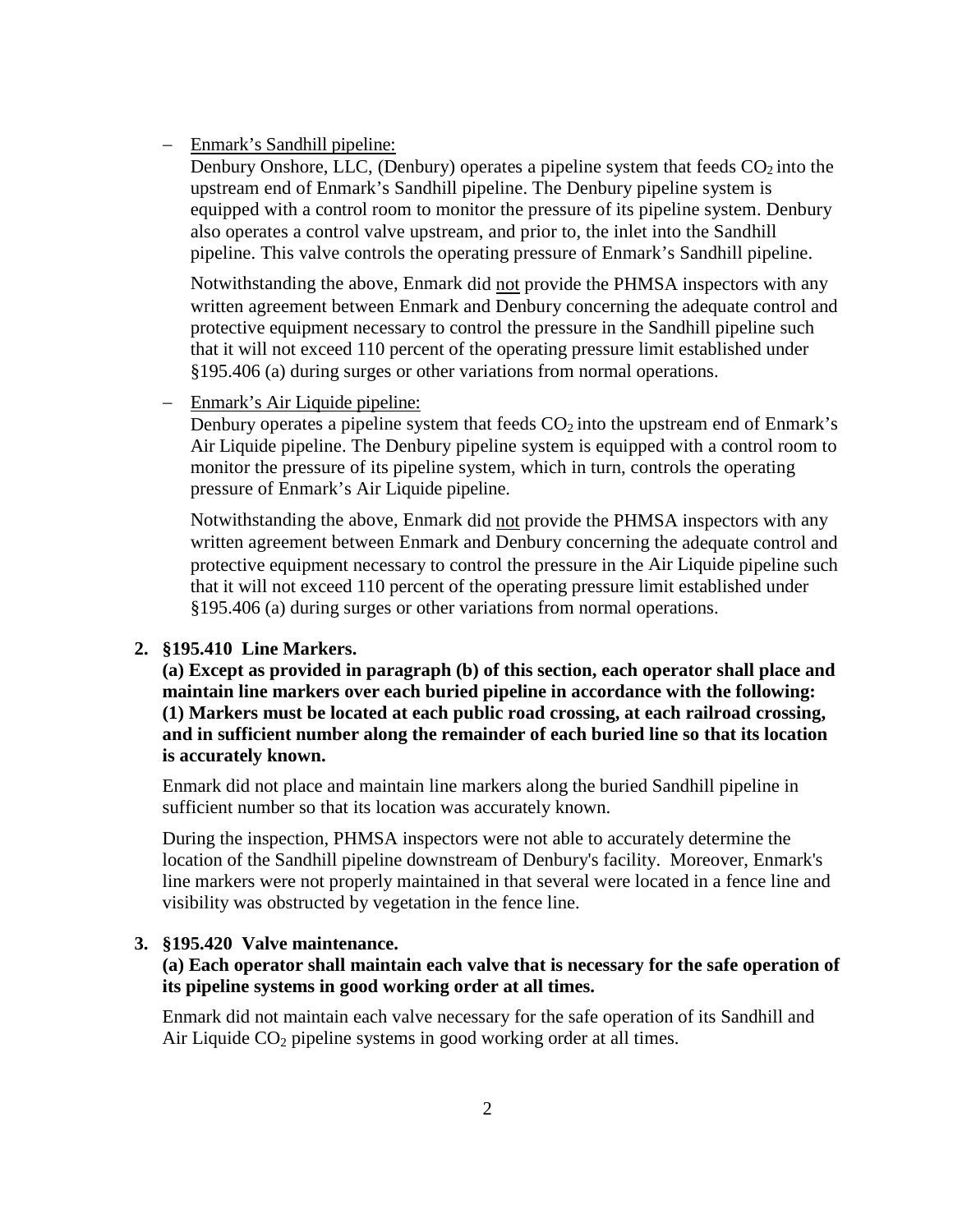## Enmark's Sandhill pipeline:

Enmark's Sandhill pipeline transports  $CO<sub>2</sub>$  to a downstream facility operated by Sandhill. The upstream end of Enmark's Sandhill pipeline can be blocked-in by a valve (or valves) on the Denbury pipeline system. Sandhill operates a valve with high and low pressure shut-down capability at the entrance to its facility. This valve can be used to block-in the downstream end of Enmark's Sandhill pipeline.

Notwithstanding the above, Enmark did not provide the PHMSA inspectors with any written agreement between Enmark and Denbury or between Enmark and Sandhill concerning the required maintenance of valves necessary for the safe operation of its Sandhill pipeline.

# Enmark's Air Liquide pipeline:

Enmark's Air Liquide pipeline transports  $CO<sub>2</sub>$  to a downstream facility operated by Air Liquide. There are two valves on the upstream end of Enmark's Air Liquide pipeline, which Enmark can use to block-in the upstream end of the pipeline. Air Liquide operates a valve and pressure control devices at its facility. This valve can be used to block-in the downstream end of Enmark's Air Liquide pipeline.

Notwithstanding the above, Enmark did not provide the PHMSA inspectors with any written agreement between Enmark and Air Liquide concerning the required maintenance of valves necessary for the safe operation of its Air Liquide pipeline.

#### **4. §195.452 Pipeline integrity management in high consequence areas.**

**... (i)** *What preventive and mitigative measures must an operator take to protect the high consequence area?*

**... (3)** *Leak detection***. An operator must have a means to detect leaks on its pipeline system. An operator must evaluate the capability of its leak detection means and modify, as necessary, to protect the high consequence area. An operator's evaluation must, at least, consider, the following factors--length and size of the pipeline, type of product carried, the pipeline's proximity to the high consequence area, the swiftness of leak detection, location of nearest response personnel, leak history, and risk assessment results.**

Enmark did not have a means to detect leaks on its Air Liquide pipeline system to protect high consequence area(s) as identified in its Integrity Management Program (IMP).

Enmark's IMP *Section 9.6.3 - Reducing volumes lost from unintentional releases* stated, "…*Enmark has a continuously operating condition monitoring program in place that will provide detection of a release and thus facilitate minimizing the volume lost as a result*."

Notwithstanding the above, Enmark relied on Denbury for monitoring the upstream injection of  $CO<sub>2</sub>$  into its Air Liquide pipeline and relied on Air Liquide for monitoring the downstream end of its Air Liquide pipeline. Yet, Enmark did not provide the PHMSA inspectors with any written agreements with Denbury or Air Liquide with regards to detecting leaks on its Air Liquide pipeline.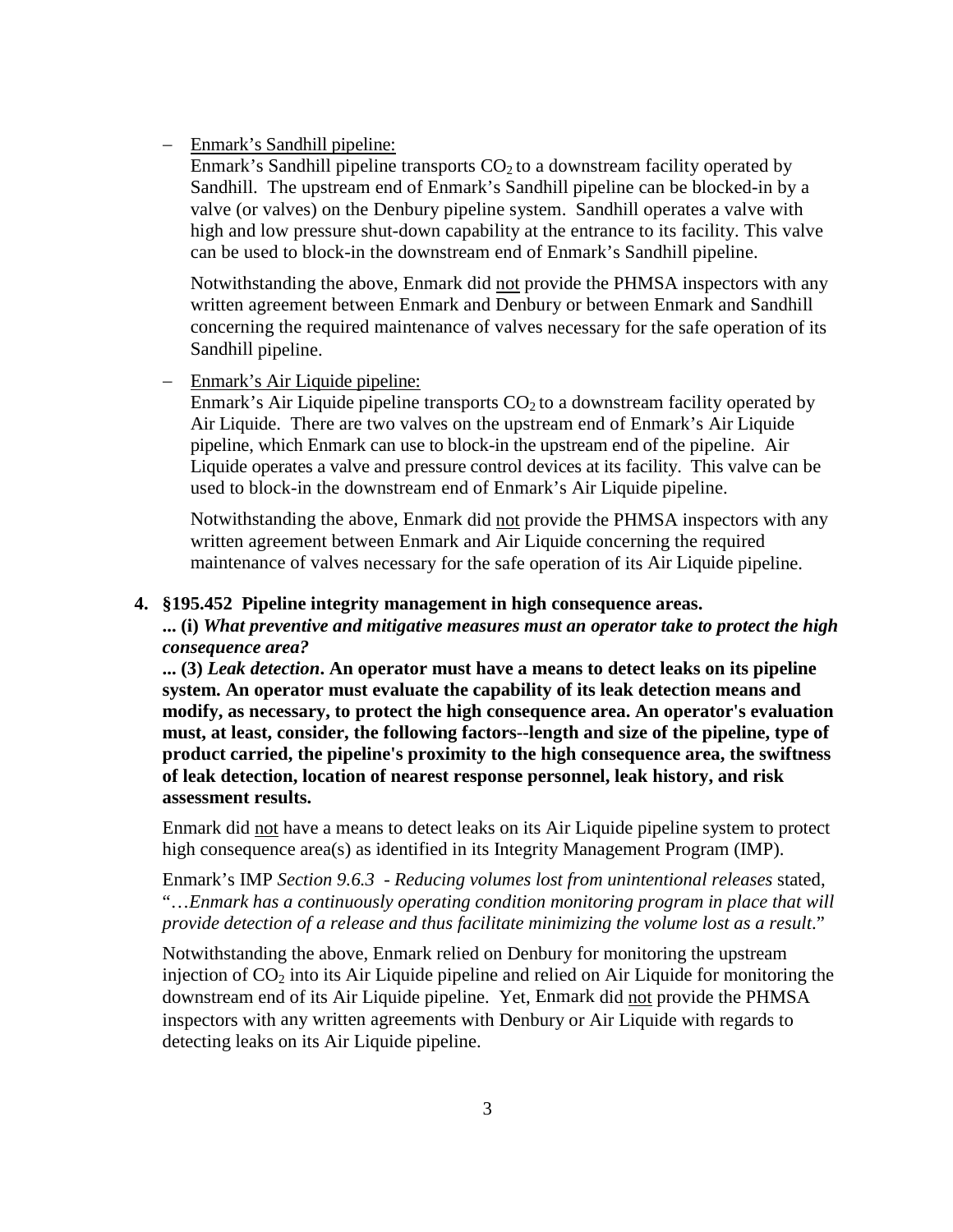- **5. §195.452 Pipeline integrity management in high consequence areas.**
	- **... (l)** *What records must be kept***?**
	- **(1) An operator must maintain for review during an inspection:**

**... (ii) Documents to support the decisions and analyses, including any modifications, justifications, variances, deviations and determinations made, and actions taken, to implement and evaluate each element of the integrity management program listed in paragraph (f) of this section.**

Enmark did not maintain for review during an inspection records required to support its Integrity Management Program (IMP) decisions and analyses.

Enmark's IMP *Section 4 – Identifying Pipeline Segments With Potential HCA Impact* stated, "*Enmark adopted previous owner clients dispersion model results in the most conservative manner (i.e. worst case vertical release scenario distance was assumed to occur in the horizontal direction, laterally away from the pipeline leak)."* The dispersion model results Enmark used were not available for review during PHMSA's inspection.

## **6. §195.505 Qualification program.**

**Each operator shall have and follow a written qualification program. The program shall include provisions to:**

**(a) Identify covered tasks;**

# **(b) Ensure through evaluation that individuals performing covered tasks are qualified;**

Enmark did not identify certain Operator Qualification (OQ) covered tasks and did not ensure through evaluation that individuals performing OQ covered tasks on its Sandhill and Air Liquide pipelines were qualified under its Operator Qualification Program (OQP).

#### Enmark's Sandhill pipeline:

Denbury operates a pipeline system that feeds  $CO<sub>2</sub>$  into the upstream end of Enmark's Sandhill pipeline. The Denbury pipeline system is equipped with a control room to monitor the pressure of its pipeline system. Denbury also operates a control valve upstream, and prior to, the inlet into the Sandhill pipeline. This valve controls the operating pressure of Enmark's Sandhill pipeline.

Enmark's Sandhill pipeline transports the  $CO<sub>2</sub>$  downstream to a facility operated by Sandhill. Sandhill operates a valve with high and low pressure shut-down capability at the entrance to its facility. This valve can be used to block-in the downstream end of Enmark's Sandhill pipeline. The upstream end of Enmark's Sandhill pipeline can be blocked-in by a valve or valves on the Denbury pipeline.

Notwithstanding the above, Enmark did not have any written or formal agreement with Denbury or Sandhill concerning the operation of the Enmark Sandhill pipeline. Moreover, Enmark had not determined what covered tasks performed by Denbury or Sandhill personnel would affect the operation and safe shutdown of its Sandhill pipeline. Additionally, Enmark had not ensured through evaluation that the Denbury and/or Sandhill personnel performing these covered tasks were qualified in accordance with the requirements of the Enmark OQ program.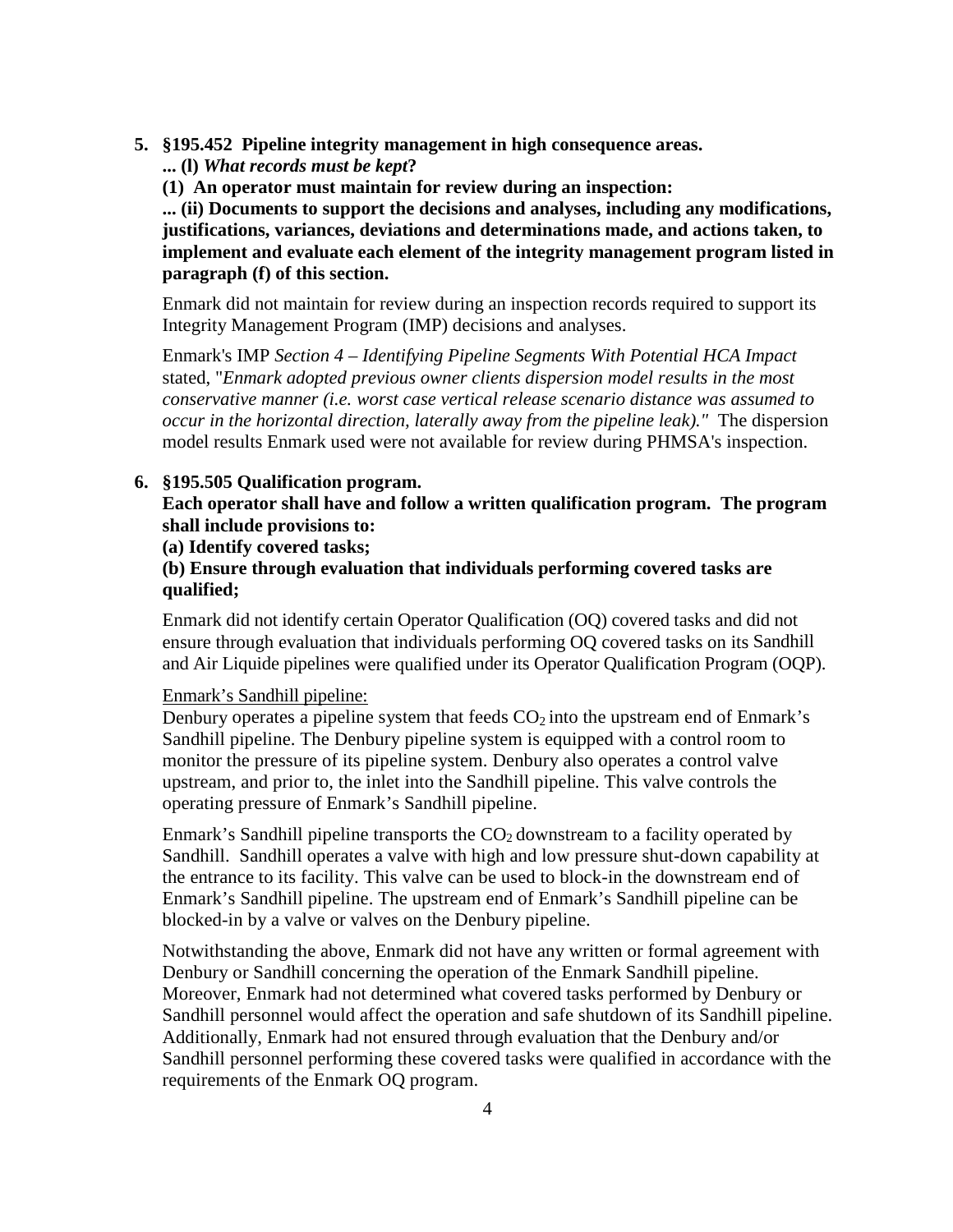Enmark's Air Liquide pipeline:

Denbury operates a pipeline system that feeds  $CO<sub>2</sub>$  into the upstream end of Enmark's Air Liquide pipeline. The Denbury pipeline system is equipped with a control room to monitor the pressure of its pipeline system, which, in turn, controls the operating pressure of Enmark's Air Liquide pipeline.

Enmark's Air Liquide pipeline transports the  $CO<sub>2</sub>$  downstream to a facility operated by Air Liquide. There are two valves on the upstream end of Enmark's Air Liquide pipeline, which can be used to block-in the upstream end of the pipeline. Air Liquide operates a valve, a pressure relief valve, and low and high pressure shut-down devices at its facility. The valve can be used to block-in the downstream end of Enmark's Air Liquide pipeline.

Notwithstanding the above, Enmark did not have any written or formal agreement with Denbury or Air Liquide concerning the operation of the Enmark Air Liquide pipeline. Moreover, Enmark had not determined what covered tasks performed by Denbury or Air Liquide personnel would affect the operation and safe shutdown of its Air Liquide pipeline. Additionally, Enmark had not ensured through evaluation that the Denbury and/or Air Liquide personnel performing these covered tasks were qualified in accordance with the requirements of the Enmark OQ program.

## **7. §195.505 Qualification program.**

# **Each operator shall have and follow a written qualification program. The program shall include provisions to:**

# **... c) Allow individuals that are not qualified pursuant to this subpart to perform a covered task if directed and observed by an individual that is qualified;**

Enmark did not adequately address the process for allowing individuals that are not qualified to perform an OQ covered task under the direction and observation of a qualified individual.

Enmark's OQP *Section 11 - Non-Qualified Individuals* indicated that it is the responsibility of the OQ qualified person to limit the number of non-qualified individuals performing a given covered task to the span of control ratio indicated in the covered task list; yet, the covered task list did not list any span of control ratios. Additionally, Enmark's OQP *Section 12 - Contractors* stated, *"The contractor must provide span of control acceptable to Enmark Energy while Covered Tasks are performed"* though the program did not indicate what was, or was not, acceptable to Enmark.

#### Warning Item

With respect to item 2, we have reviewed the circumstances and supporting documents involved in this case and have decided not to conduct additional enforcement actions or penalty assessment proceedings at this time. We advise you to promptly correct this item. Failure to do so may result in additional enforcement actions.

#### Proposed Compliance Order

With respect to items: 1, 3, 4, 5, 6, and 7 pursuant to 49 United States Code § 60118, the Pipeline and Hazardous Materials Safety Administration proposes to issue a Compliance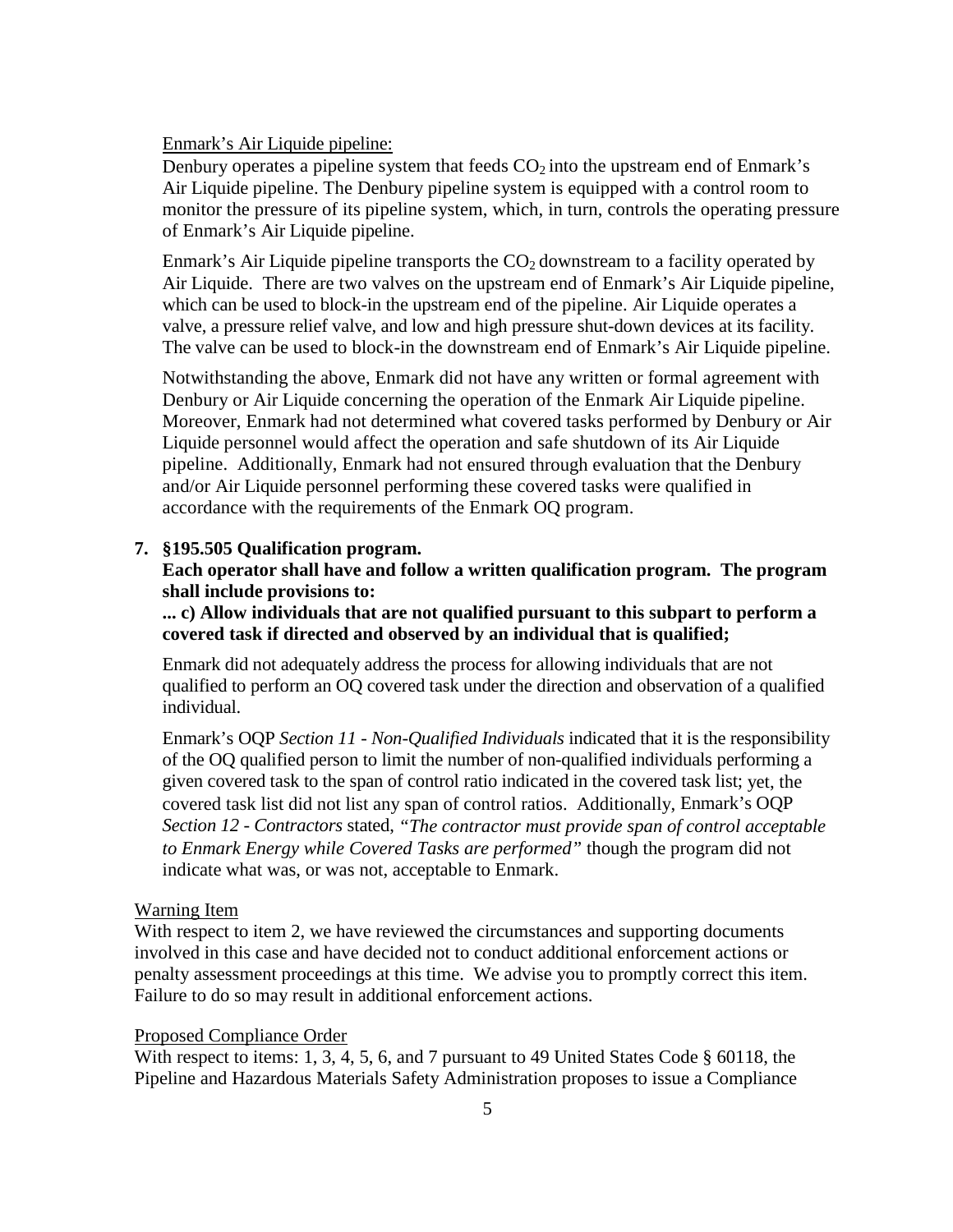Order to Enmark Energy, Inc. Please refer to the *Proposed Compliance Order*, which is enclosed and made a part of this Notice.

# Response to this Notice

Enclosed as part of this Notice is a document entitled *Response Options for Pipeline Operators in Compliance Proceedings*. Please refer to this document and note the response options. All material you submit in response to this enforcement action may be made publicly available. If you believe that any portion of your responsive material qualifies for confidential treatment under 5 U.S.C. 552(b), along with the complete original document you must provide a second copy of the document with the portions you believe qualify for confidential treatment redacted and an explanation of why you believe the redacted information qualifies for confidential treatment under 5 U.S.C. 552(b). If you do not respond within 30 days of receipt of this Notice, this constitutes a waiver of your right to contest the allegations in this Notice and authorizes the Associate Administrator for Pipeline Safety to find facts as alleged in this Notice without further notice to you and to issue a Final Order.

In your correspondence on this matter, please refer to **CPF 2-2014-6002** and for each document you submit, please provide a copy in electronic format whenever possible.

Sincerely,

Wayne T. Lemoi Director, Office of Pipeline Safety PHMSA Southern Region

Enclosures: *Proposed Compliance Order Response Options for Pipeline Operators in Compliance Proceedings*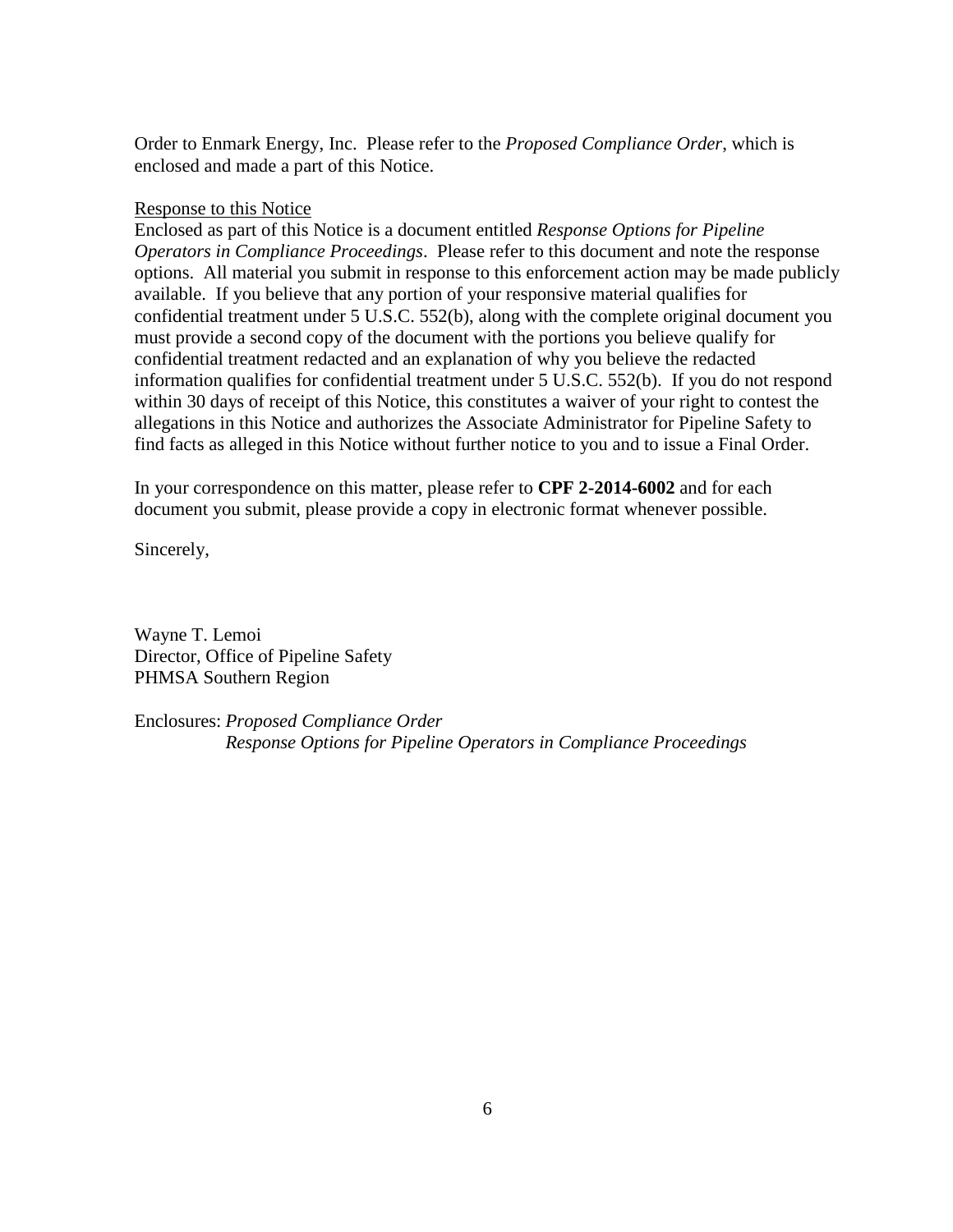# **PROPOSED COMPLIANCE ORDER**

Pursuant to 49 United States Code §60118, the Pipeline and Hazardous Materials Safety Administration (PHMSA) proposes to issue to Enmark Energy, Inc. (Enmark) a Compliance Order incorporating the following remedial requirements to ensure the compliance of Enmark with the pipeline safety regulations:

- 1. In regard to Item Number 1 of the Notice pertaining to Enmark's failure to provide adequate controls and protective equipment to control the pressure in its Sandhill and Air Liquide Carbon Dioxide  $(CO_2)$  pipelines such that it will not exceed 110 percent of the operating pressure limit established under §195.406 (a) during surges or other variations from normal operations; Enmark must:
	- a. Provide adequate controls and protective equipment to control the pressures in its Sandhill and Air Liquide Carbon Dioxide  $(CO<sub>2</sub>)$  pipelines such that it will not exceed 110 percent of the operating pressure limit established under §195.406 (a) during surges or other variations from normal operations.

#### Or

- b. If Enmark continues to rely on Denbury, Air Liquide, and/or Sandhill to provide controls and protective equipment to control the pressure in its pipelines, then Enmark must:
	- i. Develop and implement a written formal agreement between Enmark and Denbury concerning the adequate control and protective equipment necessary to control the pressure in the Air Liquide and Sandhill pipelines such that it will not exceed 110 percent of the operating pressure limit established under §195.406 during surges or other variations from normal operations.
	- ii. Develop and implement a written formal agreement between Enmark and Air Liquide concerning the adequate control and protective equipment necessary to control the pressure in the Air Liquide pipeline such that it will not exceed 110 percent of the operating pressure limit established under §195.406 during surges or other variations from normal operations.
	- iii. Develop and implement a written formal agreement between Enmark and Sandhill concerning the adequate control and protective equipment necessary to control the pressure in the Sandhill pipeline such that it will not exceed 110 percent of the operating pressure limit established under §195.406 during surges or other variations from normal operations.
	- iv. Modify its written operations and maintenance (O&M) procedures, as necessary, to ensure the agreements in Items 1bi, 1bii, and 1biii above are properly developed and implemented.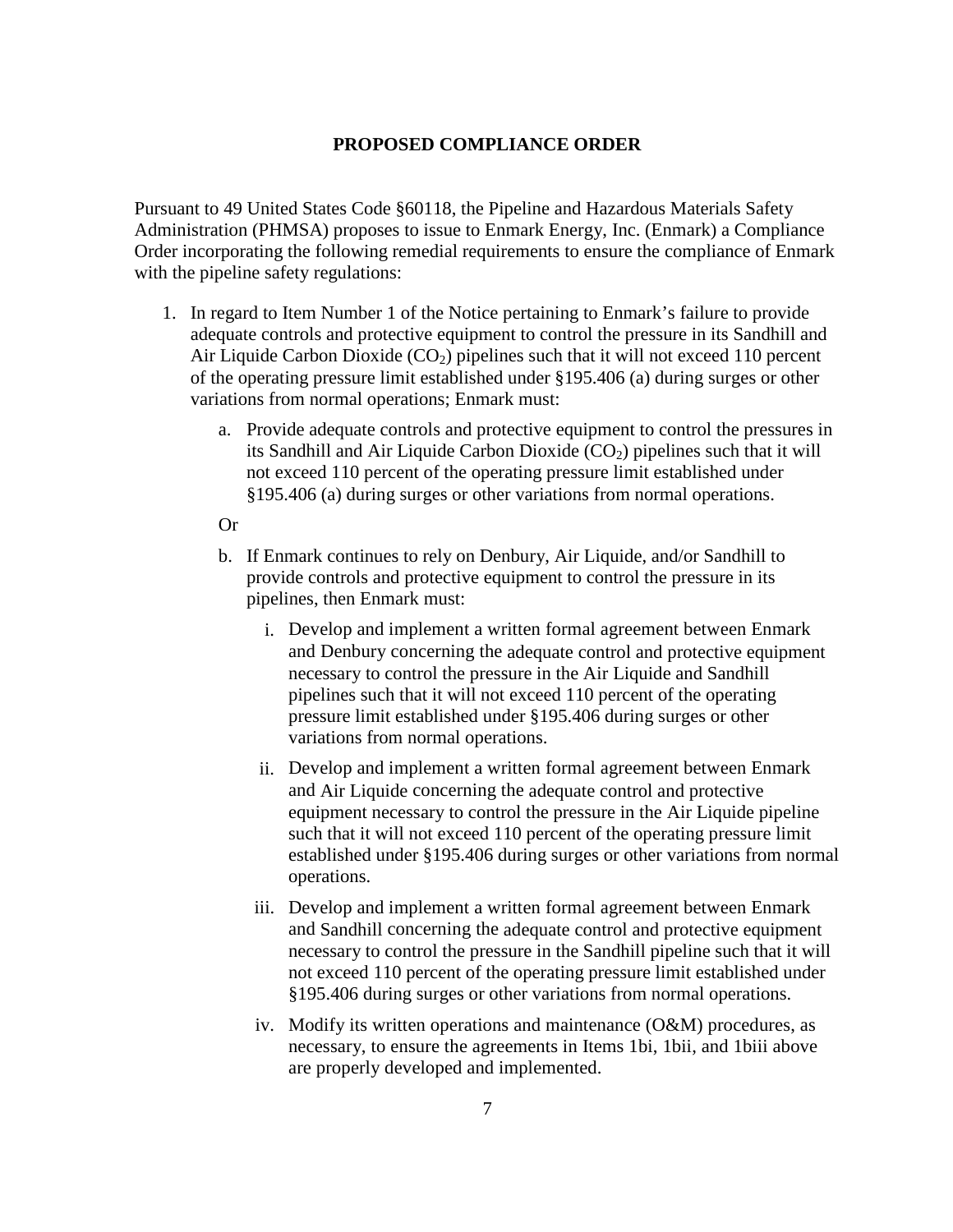- v. Complete the actions required by Item 5 to ensure that any Denbury, Air Liquide, and/or Sandhill personnel performing covered tasks on or affecting Enmark's pipelines are properly qualified.
- vi. Collect and maintain, as required, records to demonstrate compliance with the modified O&M procedures and the written agreement.
- 2. In regard to Item Number 3 of the Notice pertaining to Enmark's failure to maintain each valve necessary for the safe operation of its Sandhill and Air Liquide  $CO<sub>2</sub>$ pipeline systems in good working order at all times; Enmark must:
	- a. Provide adequate valves to allow safe operation of its Sandhill and Air Liquide Carbon Dioxide  $(CO_2)$  pipelines and maintain each valve in good working order at all times.

# Or

- b. If Enmark continues to rely on Denbury, Air Liquide, and/or Sandhill to provide and maintain valves necessary for the safe operation of its pipelines, then Enmark must:
	- i. Develop and implement a written agreement between Enmark and Denbury concerning the maintenance on the Denbury pipeline system of valves that are required to block-in the upstream end of Enmark's Sandhill pipeline.
	- ii. Develop and implement a written agreement between Enmark and Sandhill concerning the maintenance of valve(s) at the Sandhill facility that are required to block-in the downstream end of Enmark's Sandhill pipeline.
	- iii. Develop and implement a written agreement between Enmark and Air Liquide concerning the maintenance of valve(s) at the Air Liquide facility that are required to block-in the downstream end of Enmark's Air Liquide pipeline.
	- iv. Modify its written O&M procedures, and its Operator Qualification Program (OQP), as necessary, to ensure the agreements in Items 2bi, 2bii, and 2biii above are properly developed and implemented.
	- v. Complete the actions required by Item 5 to ensure that any Denbury, Air Liquide, and/or Sandhill personnel performing covered tasks on or affecting Enmark's pipelines are properly qualified.
	- vi. Collect and maintain, as required, records to demonstrate compliance with the modified O&M procedures, OOP, and the written agreement.
- 3. In regard to Item Number 4 of the Notice pertaining to Enmark's failure to have a means to continuously monitor and detect leaks on its Air Liquide pipeline system to protect high consequence area(s) in accordance with its IMP; Enmark must: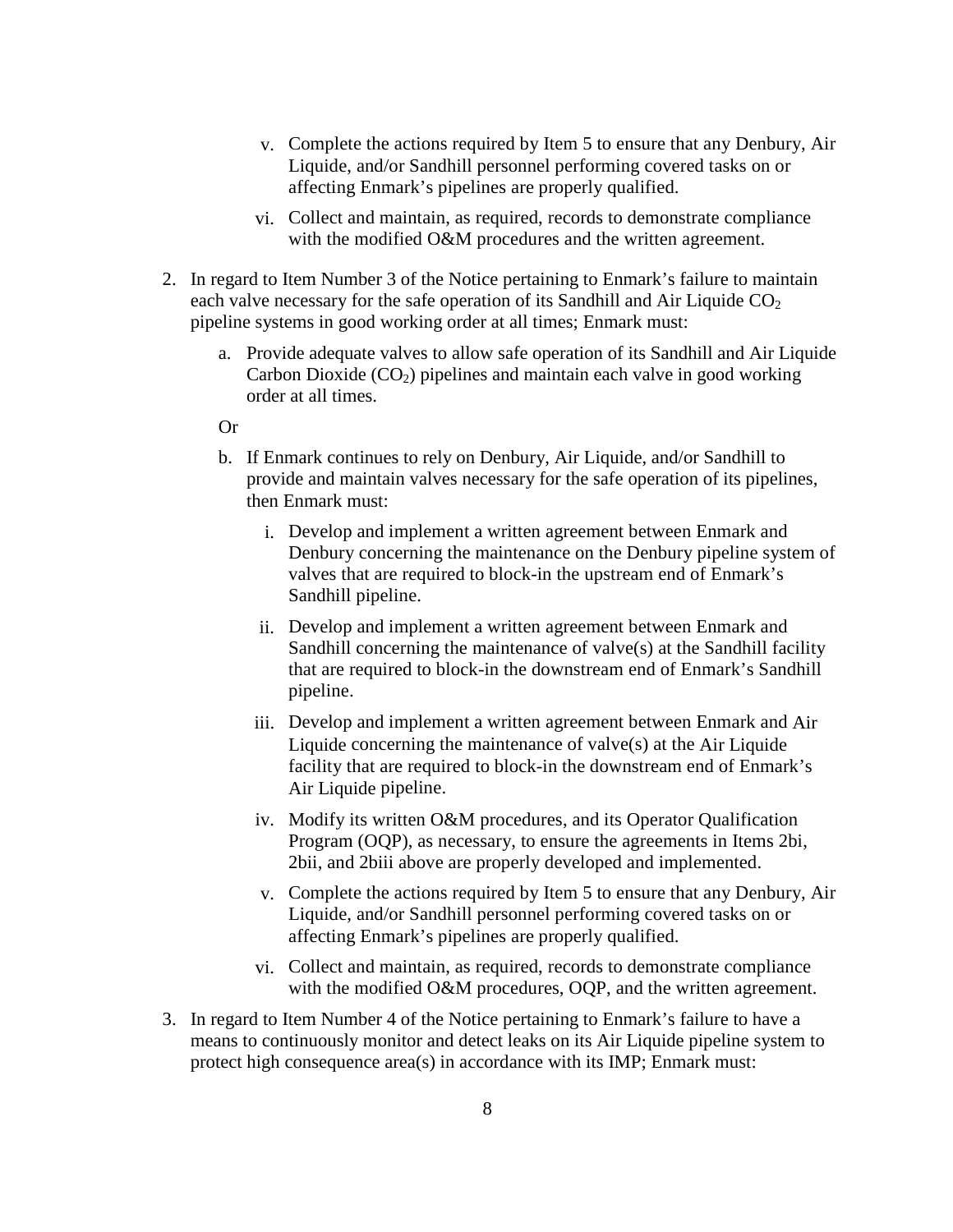a. Provide a means to continuously monitor and detect leaks on its Air Liquide pipeline system.

Or,

- b. Develop and implement a written agreement between Enmark and Denbury, and/or Enmark and Air Liquide to provide a means to continuously monitor and detect leaks on its Air Liquide pipeline.
- c. Modify its written O&M procedures, and OQP, as necessary, to ensure the agreement(s) in Item 3a above is/are properly developed and implemented.
- d. Collect and maintain, as required, records to demonstrate compliance with the modified O&M procedures, OQP, and the written agreement.
- 4. In regard to Item Number 5 of the Notice pertaining to Enmark's failure to maintain for review during an inspection records required to support its Integrity Management Program (IMP); Enmark must create or gather records to fully support its IMP and make such records available to PHMSA inspectors at the time of an inspection.
- 5. In regard to Item Number 6 of the Notice pertaining to Enmark's failure to identify certain Operator Qualification (OQ) covered tasks and to ensure through evaluation that individuals performing covered tasks on its Sandhill and Air Liquide pipelines were qualified under its Operator Qualification Program (OQP); Enmark must:
	- a. Properly and thoroughly identify all OQ covered tasks on its Sandhill and Air Liquide pipelines.
	- b. Ensure through evaluation that individuals performing OQ covered tasks on its Sandhill and Air Liquide pipelines are qualified under its OQP.
	- c. Collect and maintain, as required, records to demonstrate compliance with its OQP and to demonstrate compliance with Items 5a and 5b above.
- 6. In regard to Item Number 7 of the Notice pertaining to Enmark's failure to adequately address the process for allowing a Contractor's individuals who are not qualified to perform an OQ covered task on the Sandhill and Air Liquide pipelines under the direction and observation of a qualified individual because Enmark's procedure stated a "*contractor must provide span of control acceptable to Enmark Energy while Covered Tasks are performed"* but Enmark's OQP did not indicate what was, or was not, an acceptable span of control; Enmark must specify in its OQP what is an acceptable span of control.
- 7. Enmark must complete the above Items within the following time requirements.
	- a. Within 60 days of receipt of the Final Order Enmark must complete the requirements of Items 4 and 6 above and make available for PHMSA inspection all records and documentation showing the completion of Item 4.